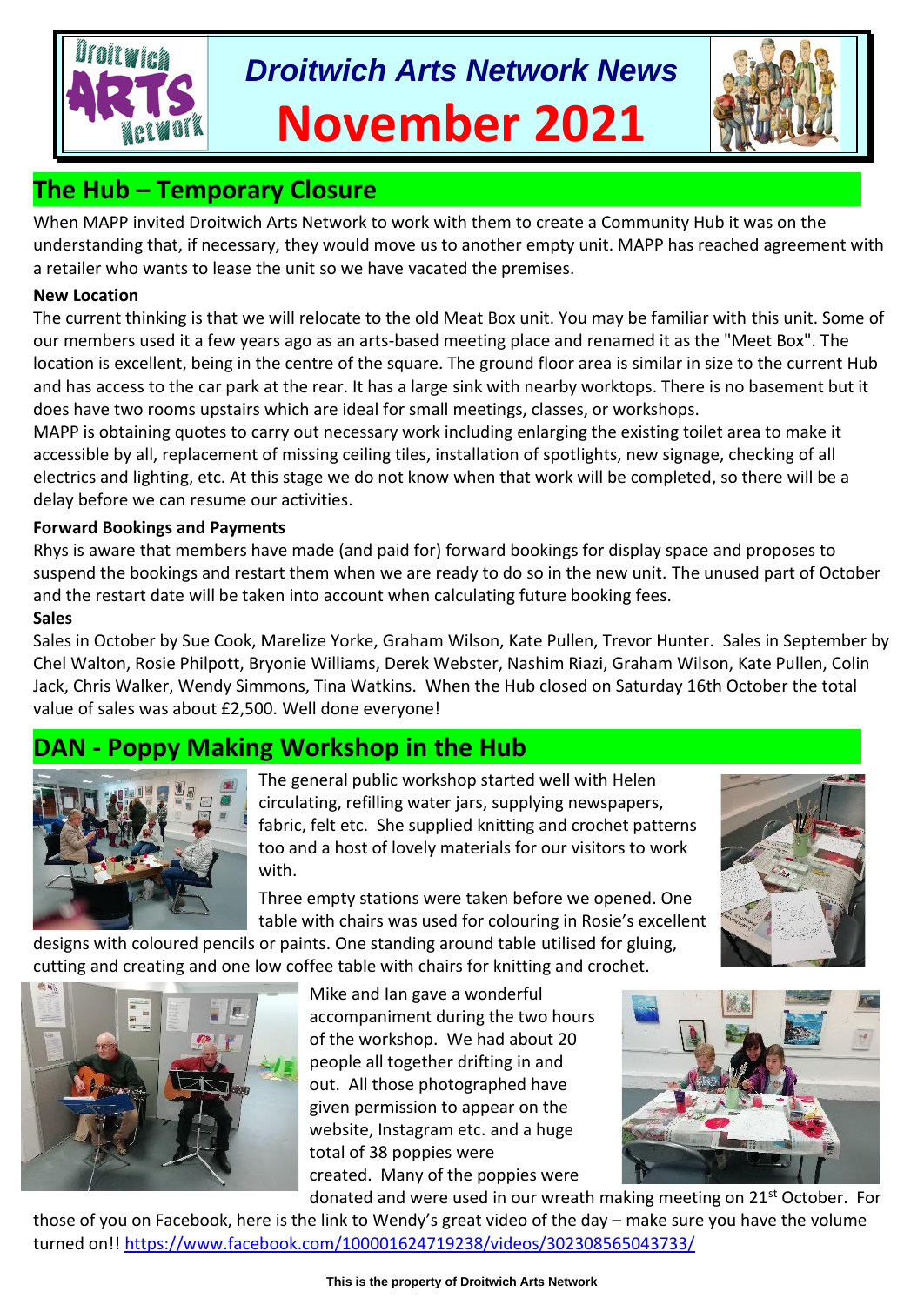## **Poet-Tea night at Diamond Cafe**



**Diamond Cafe** are happy to announce that their first poetry evening was a success! They say "This was a new experience for our staff and we now know how to make the next one run even smoother.

We'd like to say a massive thank you to those who attended and a thanks to those who shared their pieces. We will be excited to see you at our next event on November 4<sup>th</sup> but the following event dates will be reviewed to make sure we are fully set up. We will make future announcements

regarding the poetry evening but do intend to keep poet-tea as an official Diamond Café event". Their Facebook page can be reached [here.](https://www.facebook.com/Diamondcafeandbar)

## **DAN October Meeting - Wreath Making**

*The lovely Claire Hilton helping at our poppy wreath making*.



During this meeting we put together our Remembrance Wreaths using many of the poppies made during our public workshop and those we have made in our own time.

Just like two years ago, it was lots of fun and again we made two! All forms of art were encouraged - painted poppies, knitted, crocheted, pastel, embroidered, photos, poetry - anything we thought of! The wreaths look absolutely wonderful and particular thanks go to **Claire** and **Lyn** – masters of the glue gun !!



We were musically accompanied by the wonderful sounds of Swing42.

*The equally lovely Helen Karakashian with the completed wreathes*

## **DAN Programme for 2021**

- **Wed 17th November:** Due to the closure of the Hub, no meeting will take place in November and it will be postponed until next year.
- **Thu 16th December:** Play reading, music, punch and mince pies at a place yet to be found!

### **MEMBERS MEETING IDEAS WANTED**

Please do let us know of your ideas for the coming year**.** We really would like you to be involved in the meeting planning and your thoughts are very much needed. Contact me [here](mailto:tina.watkins.ntlworld.@gmail.com) and to make certain your voice is heard!

# **Worcester Wood Turners Display at the Heritage Centre and Christmas!**



A display of wood-turned goods from local turners is being held at the Heritage Centre and will be running until the 12th November. There will also be products for sale. Come along and choose some unique Christmas gifts this year.

A reminder that the Christmas Lights switch on in the square will be on 27<sup>th</sup> November at 4.30pm. There will also be a Santa's Grotto (run by the Droitwich Lions) and face painting in the Heritage Centre from 10.00am – 5.30pm.

## **Exhibition Opportunity – Pitt Studios**

'The Return of The Worcester Open Exhibition 21' is looking for creatives to submit their art for a chance to have their work exhibited publicly. If you are 15 years of age and over and can provide a UK address, you are eligible to submit work to 'Worcester Open 21'. We are looking for artwork from a wide range of disciplines and mediums. Student Artist: ages 15-19; Artists: ages 20-54; Senior Artists: ages 55+

#### **The Deadline for submissions: 10/11/21**

Winners from each of the three categories will receive a £500 prize. If your work has been selected, you will be contacted: 15/11/21. The Exhibition opens at The Art House: 01/12/21

If you are interested, please visit their website and fill in an application. [https://www.pittstudio.com/](https://severnarts.us13.list-manage.com/track/click?u=d6d0da487b6284b81aaaa7f29&id=fc2ce3ba48&e=5da4842bee)